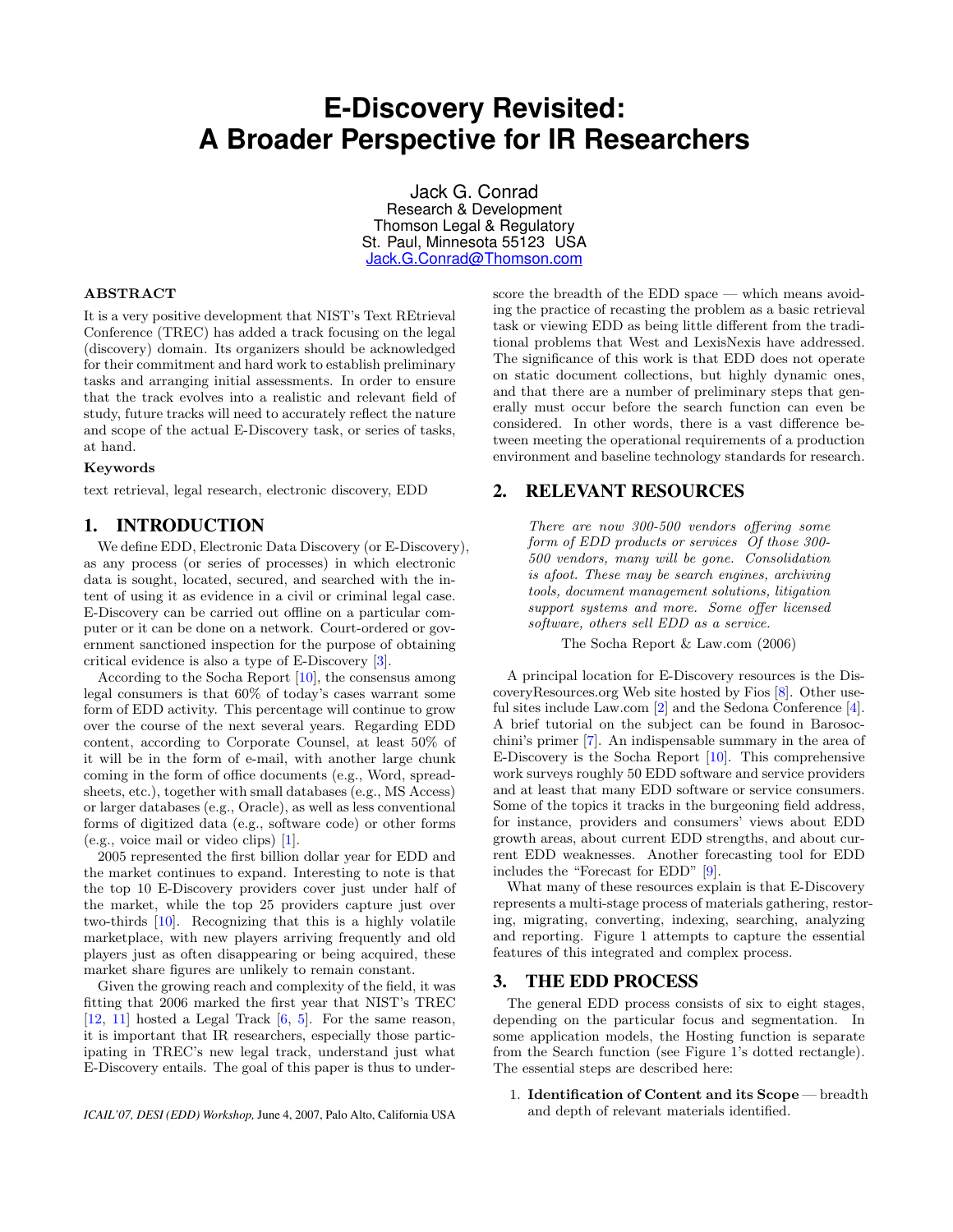

Figure 1. The EDD Process — Multi-Stage Pipeline

2. Data Gathering: Preservation  $&$  Collection  $$ electronically stored information is preserved from a variety of sources (e.g., tapes, PCs, networks, portable storage devices, etc.) and through a number of means.

May include initial conversion of hard copy media (e.g., via OCR) or transcriptions of audio or video depositions or other evidence.

- 3. Media Restoration data is transferred from original or intermediate media to uniform media on which analysis is to be performed.
- 4. Data Processing comprises vetting task to reduce sheer volume of data.

May include deduplication, filtering, and other means of culling or organizing via clustering or classification.

5. Online Review: Hosting  $&$  Searching  $-$  this is the primary stage during which data is reviewed and analyzed.

Hosting – data may be transferred to a dedicated functional repository or inspected locally.

 $Searching - can be on the basis of sources, dates,$ original file types, key words, concepts, etc. Data may be reviewed in a standard format (e.g., pdf, tiff, etc) or in a native format.

6. Production & Delivery of Results — consists of the generation & delivery of reports to varied recipients (e.g., firm associates, partnering law firms, corporate legal counsel or other service providers).

May include delivery of packaged data for automated Litigation Support Systems. May include delivery in a variety of media forms (e.g., CD, DVD, tape, hard drive, ftp, paper).

7. Subsequent Consulting on the part of the Service Provider — advice to customers on procedures for conducting E-Discovery processing as well as strategies for record retention, preservation, contingency planning, etc. This stage can and often is distributed in parallel with a number of other key EDD phases.

One may assess the relative importance of these stages by using several metrics, including frequency of use by customers, the number of cases processed by each, perceived importance to customers, profitability, strategic value to a complete EDD workflow solution and others.

Another key point to emphasize is the negotiated exchange process that takes place between the two sides in many complex lawsuits, where what is "discoverable" is hotly contested, typically by the defendant, and often under the close supervision of the court.

### 4. THE TREC EXPERIENCE

Although the TREC Legal Track has only just completed its first year, the general model it has relied upon is that of the traditional text retrieval paradigm—a self-contained repository against which researchers submit Boolean or other types of queries. This appears to be a reasonable first step, since broadening its focus, even incrementally (e.g., beyond the dotted rectangle in Figure 1), can be truly daunting.

There are potential deficiencies in depicting the problem this way in the longer term, however (i.e., as a "canned" collection). After all, how can one talk about the "total recall" in an end-to-end system when one has little or no grasp of the gathering, migrating, and transformation stages that have preceded the search and analysis processes?

Furthermore, it will be increasingly beneficial to have diverse teams of researchers viewing and working on such AI & Law-related problems as cross-discipline challenges. After all, success for many applications and enabling technologies often stems from the creative generation of integrated components, hybrid solutions, and resultant synergies between those components, for example, by learning to "piggy-back" off of the filtering, indexing, or analysis of other stages.

It is also instructive to be able to go beyond these data processing stages; moreover, the track could benefit from another perspective on the EDD process, one that is less focused on the sequential nature of the problem and more focused on the technological underpinnings of the discovery process. That is, it may be a bit more intuitive to address the EDD space in terms of a technology progression or "pyramid" (see Figure 2).

The pyramid design relies upon the following structures: